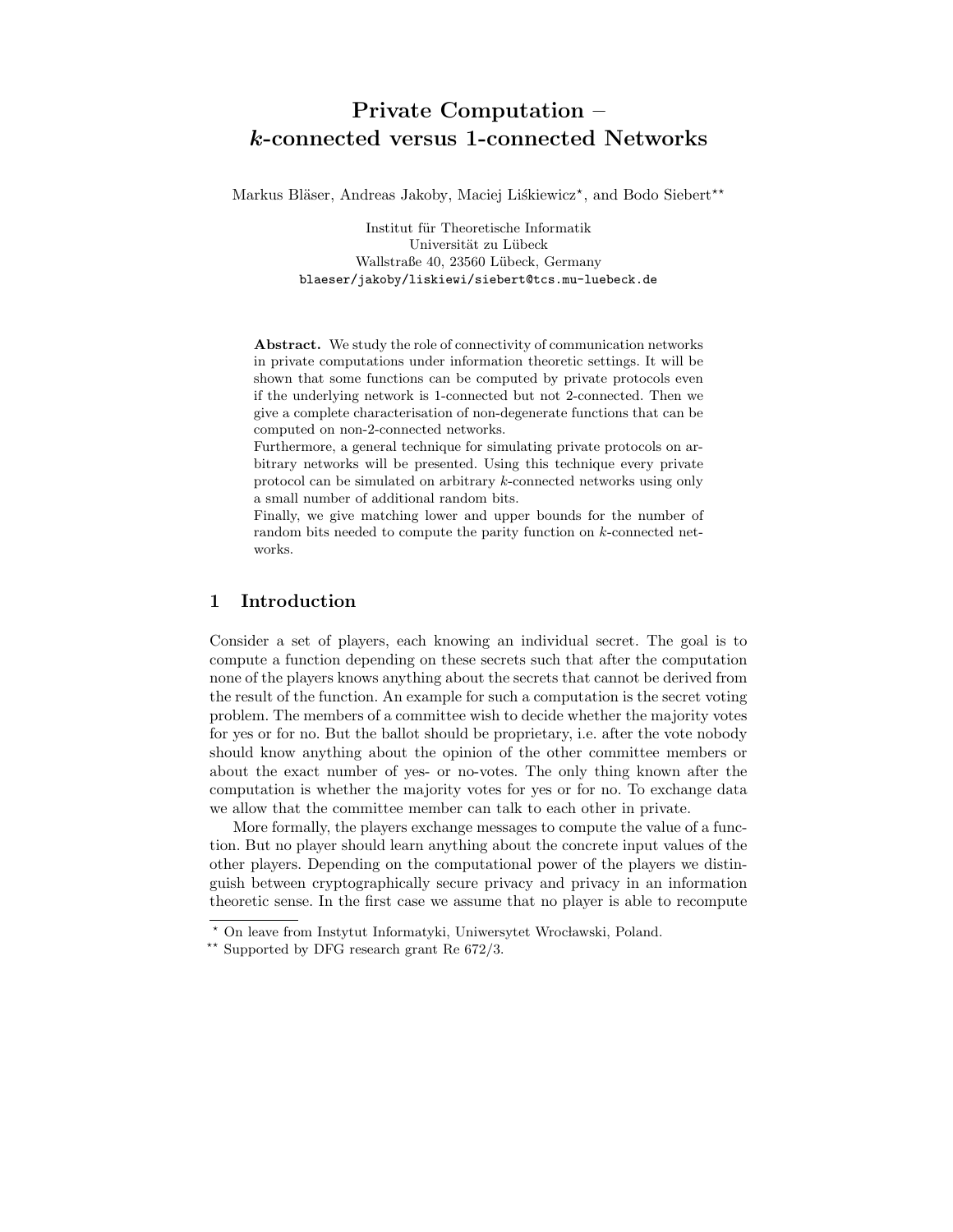any information about the input within polynomial time (see e.g.  $[5, 15, 21, 22]$ ). In the second case we do not restrict the computational power of the players (see e.g. [3, 6]). Hence, this notion of privacy is much stronger than in the cryptographic setting. In this paper we use the information theoretic approach.

Private computation has been the subject of a considerable amount of research. Traditionally, one investigates the number of rounds and random bits as complexity measures for private protocols. Chor and Kushilevitz [10] have studied the number of rounds necessary to compute the sum modulo an integer. This function has also been investigated by Blundo et al. [4] and Chor et al. [8]. The number of random bits needed to compute the parity function, i.e. the sum modulo 2, has been examined in  $[17, 19]$ . Gál and Rosén  $[14]$  have shown that the parity function cannot be computed by any private protocol in  $o(\log n/\log d)$  rounds using d random bits. They have also given an almost tight randomness-round-tradeoff for private computations of arbitrary Boolean functions depending on their sensitivity. Bounds on the maximum number of rounds needed in the worst-case to compute a function by a private protocol are given by Bar-Ilan and Beaver [2] and by Kushilevitz [16].

The number of random bits necessary to compute a Boolean function by a private protocol is closely related to its circuit size. Kushilevitz et al. [18] have shown that every function that can be computed with linear circuit size can also be computed by a private protocol with only a constant number of random bits. Using this result one can show that the majority function can be computed by a private protocol using a constant number of random bits and simultaneously a linear number of exchanged bits between players (for the circuit complexity of majority see e.g. [20]).

So far we have assumed that players do not attempt to cheat. Depending on the way players attempt to acquire information about the input of the other players we distinguish between dishonest players and players that can work in teams (e.g. [3, 5, 6, 12]). The goal in this approach is to investigate the number of dishonest players or players in a team that are necessary to learn anything about the input of the remaining players. Chor and Kushilevitz [9] have shown that Boolean functions with one bit output can be computed with teams either of size at most  $\left\lfloor \frac{n-1}{2} \right\rfloor$  or of any size up to *n*. For extensions, see [7, 8].

All papers mentioned above do not restrict the communication capabilities of the players. In other words, they use complete graphs as underlying communication networks. However, most realistic parallel architectures have a restricted connectivity and nodes of bounded degree. Franklin and Yung [13] have been the first who studied the role of connectivity in private computations. They have presented a protocol for k-connected bus networks. This protocol can simulate one communication step of a private protocol that was originally written for a complete graph. To simulate such a communication step, their protocol uses  $O(n)$  additional random bits.

In this paper we investigate the number of random bits needed to compute functions by private protocols on  $k$ -connected networks. The consideration of  $k$ connected networks instead of complete networks seems to be quite realistic for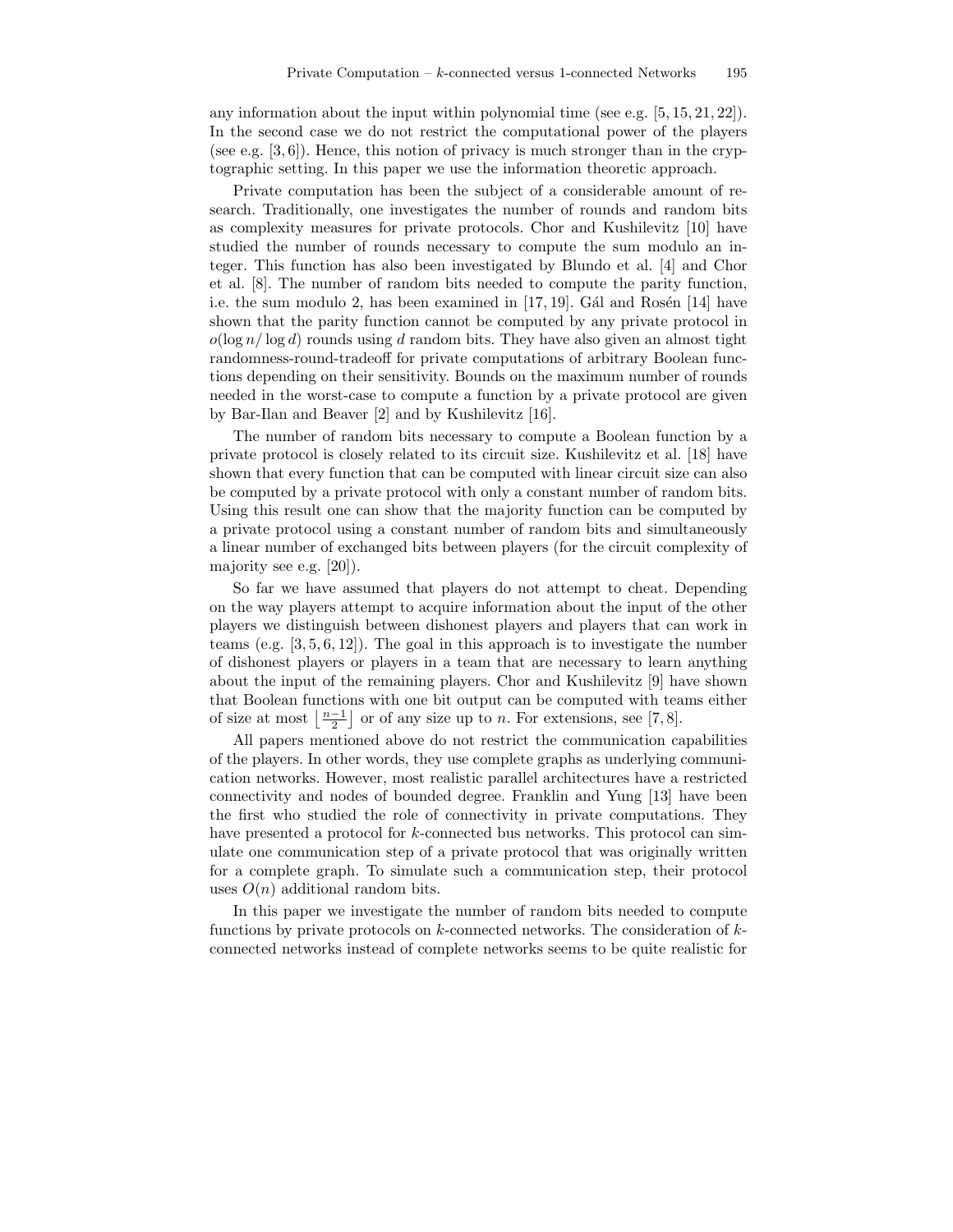practical applications. We present a new simulation technique that allows us to reduce the number of random bits by taking the connectivity of the network into account. Furthermore, we show that the parity function can be computed by a private protocol on every k-connected network with  $\left\lceil \frac{n-2}{k-1} \right\rceil - 1$  random bits. On the other hand, we will present k-connected networks where  $\left\lceil \frac{n-2}{k-1} \right\rceil - 1$  random bits are necessary.

Furthermore, we investigate networks that are not 2-connected and present non-trivial functions that can still be computed by private protocols on such networks. We introduce the notion of a dominated function and prove that a function can be computed by a private protocol on non-2-connected networks if and only if the function is dominated. This result can be generalised to the case where the players can work in teams. Such a computation is not possible if some of the players are dishonest.

The paper is organised as follows. In the next section we define some notations and give a formal definition of private computation. In Section 3 we present a new technique to simulate private protocols on k-connected networks. Furthermore, we present a simple non-trivial function that can be computed by a private protocol on a non-2-connected network. In Section 4 we investigate the number of random bits needed to compute the parity function on arbitrary  $k$ -connected networks. Finally, in Section 5 we investigate non-2-connected networks and give a structural property that precisely determines whether a function can be computed on a non-2-connected network.

#### 2 Preliminaries

#### 2.1 Notations

For  $i, j \in \mathbb{N}$  define  $[i] := \{1, \ldots, i\}$  and  $[i..j] := \{i, \ldots, j\}$ . Throughout this paper, we will often use the following string operations. Let  $x = x[1]x[2] \dots x[n] \in$  $\{0,1\}^n$  be a string of length n. Then, for  $I \subseteq [n]$  and  $\alpha \in \{0,1\}^{|I|}, x|_{I \leftarrow \alpha}$  is defined as follows:

$$
z = x|_{I \leftarrow \alpha} \iff \forall i \in [n] : z[i] = \begin{cases} x[i] & \text{if } i \notin I \\ \alpha[j] & \text{if } i \in I \text{ and } i \text{ is the } j\text{th smallest} \\ \text{element in } I \,. \end{cases}
$$

For sets  $I_1, I_2, \ldots, I_k \subseteq [n]$  and strings  $\alpha_1, \alpha_2, \ldots, \alpha_k \in \{0,1\}^*$  with  $|\alpha_i| = |I_i|$ we define

$$
x\lceil_{I_1, I_2, ..., I_k \leftarrow \alpha_1, \alpha_2, ..., \alpha_k} := (x\lceil_{I_1 \leftarrow \alpha_1}) \lceil_{I_2, ..., I_k \leftarrow \alpha_2, ..., \alpha_k}
$$

.

Let  $\overline{x}$  denote the bitwise negation of x, i.e.  $\forall i \in [n] : \overline{x}[i] = x[i]$ . For a function  $f: \{0,1\}^n \to \{0,1\}$ , a set of indices  $I \subseteq [n]$ , and a string  $\alpha \in \{0,1\}^{|I|}$  define the partially restricted function  $f|_{I\leftarrow\alpha}: \{0,1\}^{n-|I|} \to \{0,1\}$  as the function obtained from f by assigning the values given by  $\alpha$  to the positions in I, i.e.

$$
\forall x \in \{0,1\}^{n-|I|} : f|_{I \leftarrow \alpha}(x) := f(0^n|_{I, J \leftarrow \alpha, x}),
$$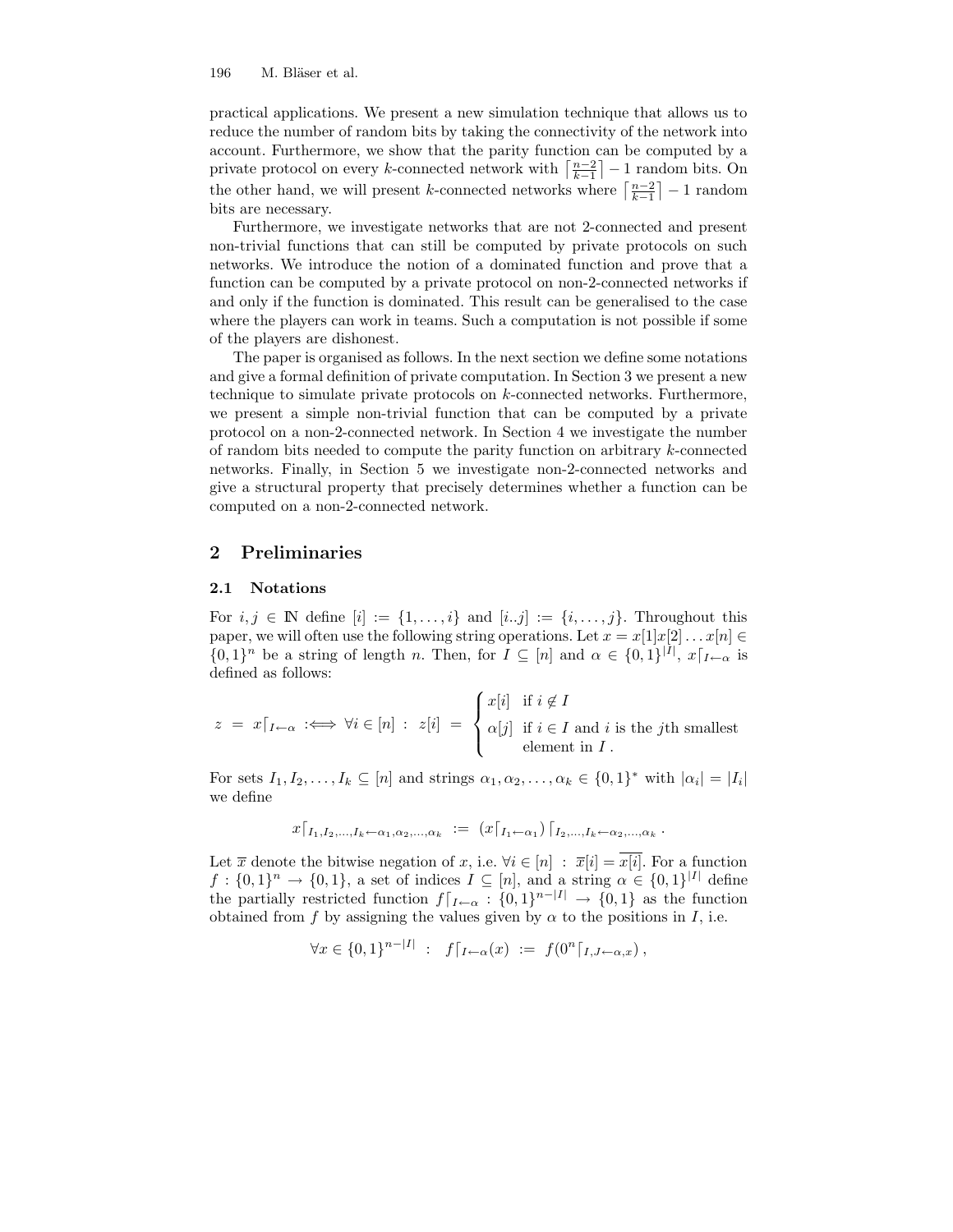where  $J = [n] \setminus I$ . Finally, for a string  $x \in \{0,1\}^n$  and a set  $I \subseteq [n]$  define  $x[I] \in \{0,1\}^{|I|}$  as follows:

 $\forall j \leq |I| : (x[I])[j] = x[i] \iff i$  is the jth smallest element in I.

A graph is called k-connected if, after deleting an arbitrary subset of at most  $k-1$  nodes, the resulting node-induced graph remains connected.

#### 2.2 Private Computation

We consider the computation of Boolean functions  $f: \{0,1\}^n \to \{0,1\}$  on a network of  $n$  players. In the beginning each player knows a single bit of the input  $x$ . The players can send messages to other players via point-to-point communication using secure links where the link topology is given by an undirected graph  $G = (V, E)$ . When the computation stops, all players know the value  $f(x)$ . The goal is to compute  $f(x)$  such that no player learns anything about the other input bits in an information theoretic sense except for the information it can deduce from its own bit and the result. Such a protocol is called private.

**Definition 1.** Let  $C_i$  be a random variable of the communication string seen by player  $P_i$ , and let  $c_i$  be a particular string seen by  $P_i$ . A protocol A for computing a function f is private with respect to player  $P_i$  if for every pair of input vectors x and y with  $f(x) = f(y)$  and  $x[i] = y[i]$ , for every  $c_i$ , and for every random string  $R_i$  provided to  $P_i$ ,

$$
Pr[C_i = c_i | R_i, x] = Pr[C_i = c_i | R_i, y],
$$

where the probability is taken over the random strings of all other players. A protocol A is private if it is private with respect to every player  $P_i$ .

We call a protocol synchronous if the communication takes place in rounds and each message consists of a single bit. We call a synchronous protocol oblivious if the number of bits that player  $P_i$  sends to  $P_j$  in round t depends only on  $i, j$ , and t but not on the input and the random strings. Furthermore, we do not bound the computational resources of the players. We assume that all of them are honest, i.e. the computation and the interactions between players are determined only by the protocol.

For a synchronous oblivious protocol  $\mathcal A$  let  $L(P_i, P_j, \mathcal A)$  be the number of bits sent from  $P_i$  to  $P_j$  in A and

$$
L(\mathcal{A}) \; := \; \sum_{i \in [n]} \sum_{j \in [n]} L(P_i, P_j, \mathcal{A}) \; .
$$

We distribute the given input bits among the nodes of the graph. For convenience, we call the node that gets the bit  $x[i]$  player  $P_i$ . The players  $P_i$  and  $P_j$ can communicate directly if and only if they are connected by an edge in the graph.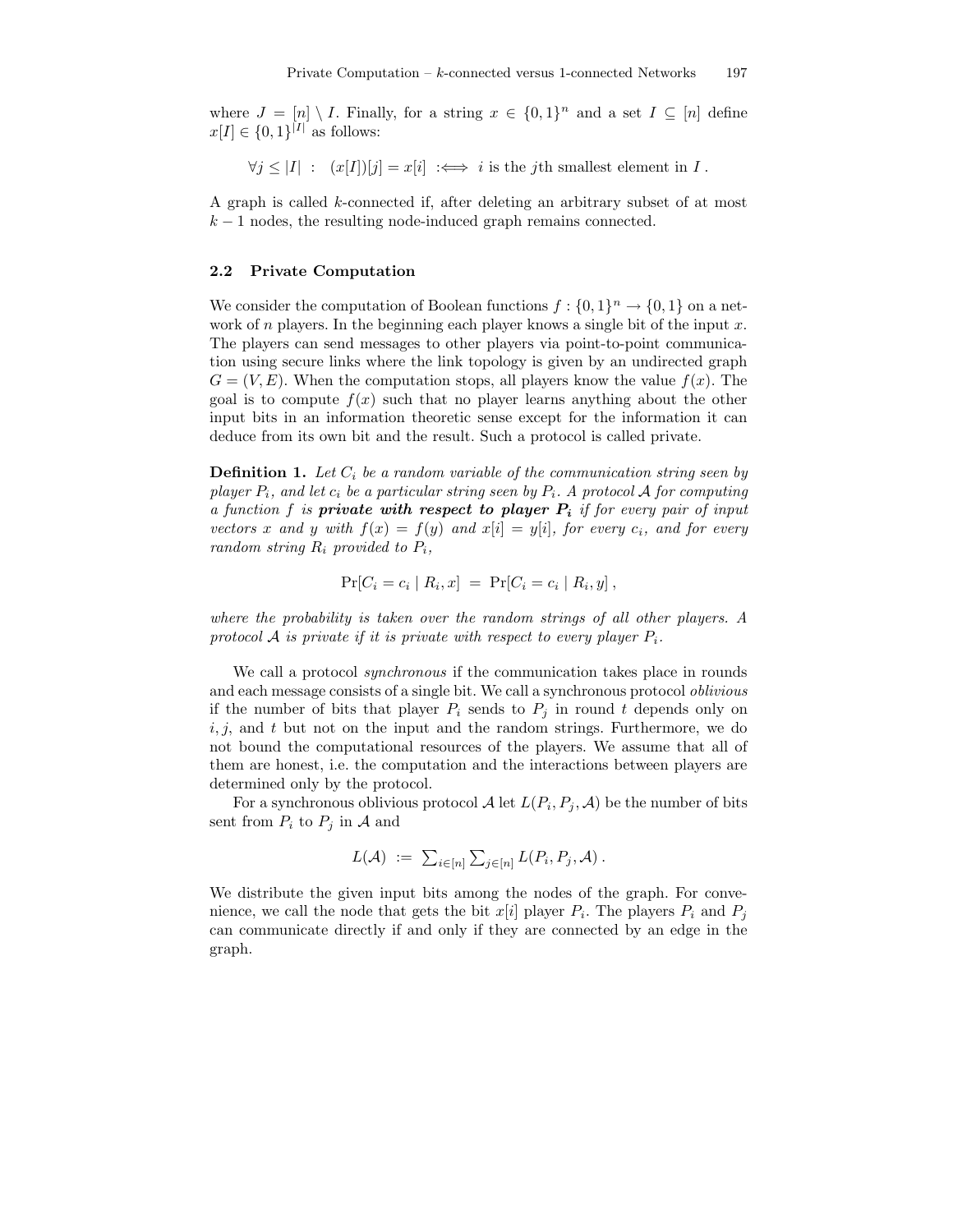### 3 Private Computation on k-connected Networks

Most known private protocols are written for specific networks. A simulation of such a private protocol on a different network can be done in such way that each player of the new network simulates a player of the original network step-bystep. Hence, we have to find a way to realize the communication steps between all players that are not directly connected. Franklin and Yung [13] have presented a strategy to simulate a transmission of one single bit on a hypergraph by using  $O(n)$  additional random bits. Thus, the whole simulation presented there requires  $O(m + nL(\mathcal{A}))$  random bits where m is the number of random bits used by the original protocol. If we consider 2-connected graphs we can simulate each communication step between two players  $P_i$  and  $P_j$  by one additional random bit r as follows: Assume  $P_i$  has to send bit b to  $P_j$ . Then  $P_i$  chooses two disjoint paths to  $P_i$  and sends r to  $P_j$  along the one path and  $r \oplus b$  along the other path. In this way,  $O(m + L(\mathcal{A}))$  random bits are sufficient.

To reduce the number of random bits even more we consider the following problem:

**Definition 2** (Max-Neighbour-Embedding). Let  $G = (V, E)$  be a graph with edge weights  $\sigma : E \to \mathbb{N}$  and  $G' = (V', E')$  a graph with  $|V| = |V'|$ . Let  $\pi: V \to V'$  be a bijective mapping. Then the performance of  $\pi$  is defined as

$$
\rho(\pi) := \sum_{\substack{\{u,v\} \in E \text{ and } \{u(u,v)\} \in E'}} \sigma(\{u,v\}) .
$$

The aim is to find a bijection  $\pi : V \to V'$  that maximizes  $\rho(\pi)$  over all bijections.

By a reduction from the 3-Dimensional-Matching-Problem, it can be shown that the decision problem corresponding to finding an optimal bijection is  $\mathcal{NP}$ hard. The Max-Neighbour-Embedding-problem is  $N\mathcal{P}$ -hard even if both graphs have maximum degree 4.

In the following lemma we estimate the performance for the case that  $G'$  is k-connected.

**Lemma 1.** Let  $G = (V, E)$  be an undirected graph with n nodes and edge weights σ. Let  $G' = (V', E')$  be a k-connected graph with n nodes. Then we have

$$
\max_{\substack{\pi \; : \; V \to V' \\ \pi \; is \; bijective}} \; \rho(\pi) \;\; \geq \;\; \frac{k}{n-1} \sum_{e \in E} \sigma(e) \; .
$$

Proof. By the definition above, there is no difference between edges with weight 0 and nonexistent edges. Therefore, we treat nonexistent edges like edges with weight 0 and restrict ourselves to the case that  $G$  is a complete graph.

The graph  $G'$  is k-connected. Thus, every node in  $V'$  has degree at least k.

Let  $\Pi$  be a random bijection from  $V$  to  $V'$ . Since every node in  $V'$  has degree at least  $k$ , the probability that two arbitrary nodes u and v are neighbours under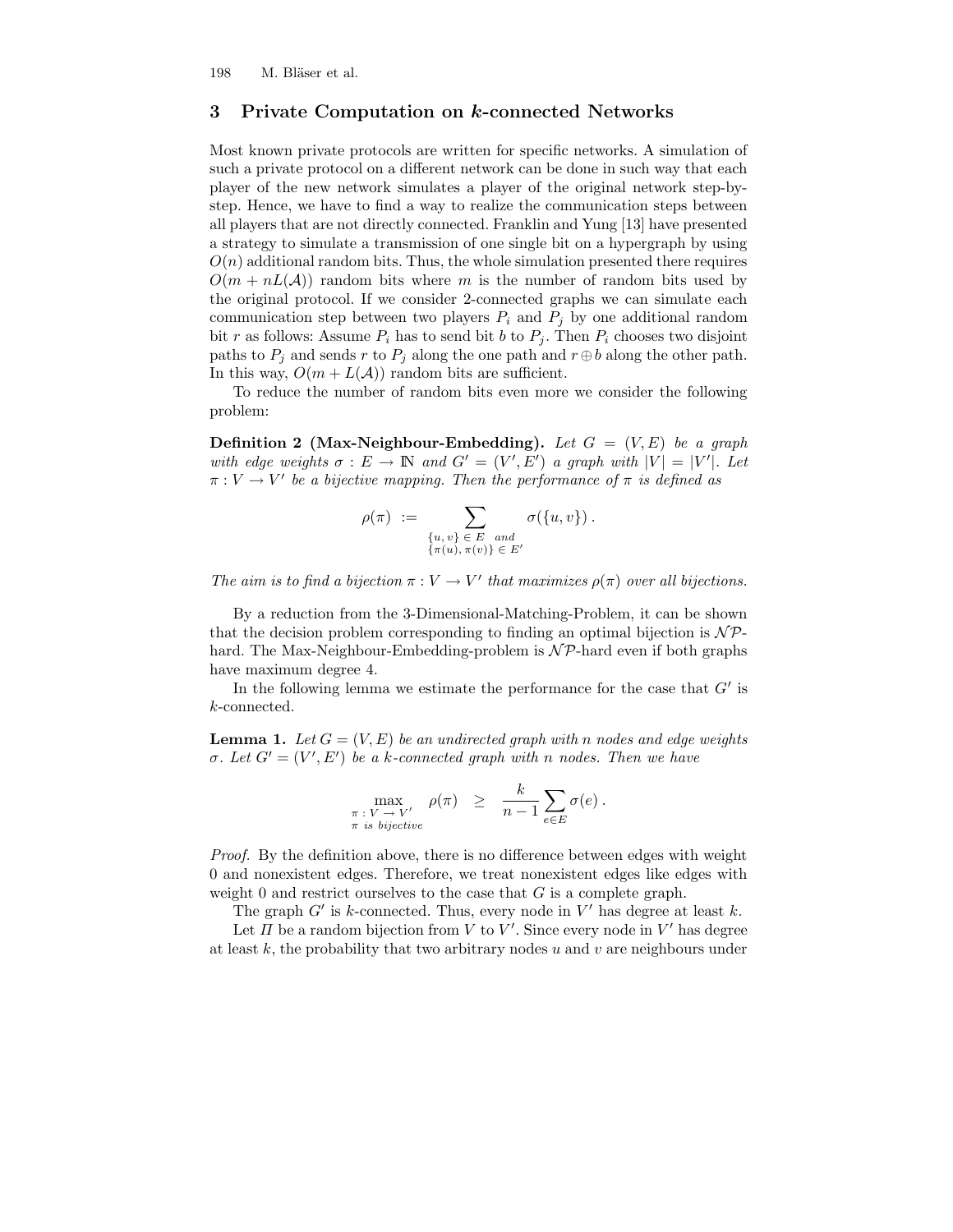*Π*, i.e.  $\{H(u), H(v)\}\in E'$ , is at least  $\frac{k}{n-1}$ . Thus, the edge  $e = \{u, v\} \in E$  yields weight  $\sigma(e)$  with probability at least  $\frac{k}{n-1}$  and its expected weight is at least  $\frac{k}{n-1} \cdot \sigma(e)$ . Hence, the expected performance  $\rho(\Pi)$  fulfils

$$
\mathbb{E}(\rho(\Pi)) \ge \sum_{e \in E} \frac{k}{n-1} \cdot \sigma(e) = \frac{k}{n-1} \cdot \sum_{e \in E} \sigma(e) .
$$

Therefore, there exists a bijection with performance at least  $\frac{k}{n-1} \cdot \sum_{e \in E} \sigma(e)$ .  $\Box$ 

A bijection that fulfils the requirements of the above lemma can be computed in polynomial time using the method of conditional expectation (see e.g. Alon et al.  $[1]$ .

Theorem 1. Every oblivious private protocol A using m random bits can be simulated on every k-connected graph by using  $m + (1 - \frac{k}{n-1}) \cdot \min\{L(\mathcal{A}), n^2 + \}$  $L(\mathcal{A})$  $\frac{\mu(A)}{k-1}$ } random bits.

*Proof.* Let  $G = (V, E)$  be the network used in protocol A and  $G' = (V', E')$  be the k-connected network for protocol  $\mathcal{A}'$ . To simulate  $\mathcal{A}$  we first choose a bijection between the players in G and the players in G'. For every edge  $\{P_i, P_j\} \in E$ define  $\sigma(\lbrace P_i, P_j \rbrace) := L(P_i, P_j, \mathcal{A}) + L(P_j, P_i, \mathcal{A})$ . In Lemma 1 we have seen that there exists a bijection  $\pi: V \to V'$  with performance  $\rho(\pi) \geq \frac{k}{n-1}L(\mathcal{A})$ . Using this bijection, at least  $\frac{k}{n-1}L(\mathcal{A})$  bits of the total communication in  $\mathcal{A}$ are sent between players that are also neighbours in  $G'$ . Thus, this part of the communication can be simulated directly and without additional random bits.

For the remaining  $(1 - \frac{k}{n-1})L(\mathcal{A})$  bits we proceed as follows: Let  $P_i$  and  $P_j$ be two players that are not directly connected in  $G'$ . Then  $P_i$  partitions the bits it will send to  $P_j$  into blocks  $B_1, \ldots, B_{\lceil L(P_i, P_j, A)/(k-1) \rceil}$  of size at most  $k - 1$ . Furthermore,  $P_i$  chooses k node-disjoint paths from  $P_i$  to  $P_j$ .  $P_i$  uses a separate random bit r[ $\ell$ ] for each block  $B_\ell$ . It sends r[ $\ell$ ] along the first path and  $b \oplus r[\ell]$ for each  $b \in B_\ell$  along the remaining paths, each bit on a separate path.  $\square$ 

We have seen that every function that can be computed by a private protocol on some network can also be computed by a private protocol on an arbitrary 2-connected network. On the other hand, there exist functions that cannot be computed by a private protocol, if the underlying network is not 2-connected.

**Proposition 1.** The parity function over  $n > 2$  bits cannot be computed by a private protocol on any network that is not 2-connected.

The above theorem can be generalised to a large class of non-degenerate functions. This will be done in Section 5. There we give a characterisation for the class of non-degenerate functions that can be computed by private protocols on networks that are not 2-connected.

**Definition 3.** A function  $f: \{0,1\}^n \rightarrow \{0,1\}$  is called **non-degenerate** if for every  $i \in [n]$  we have  $f\vert_{\{i\} \leftarrow 0} \neq f\vert_{\{i\} \leftarrow 1}$ .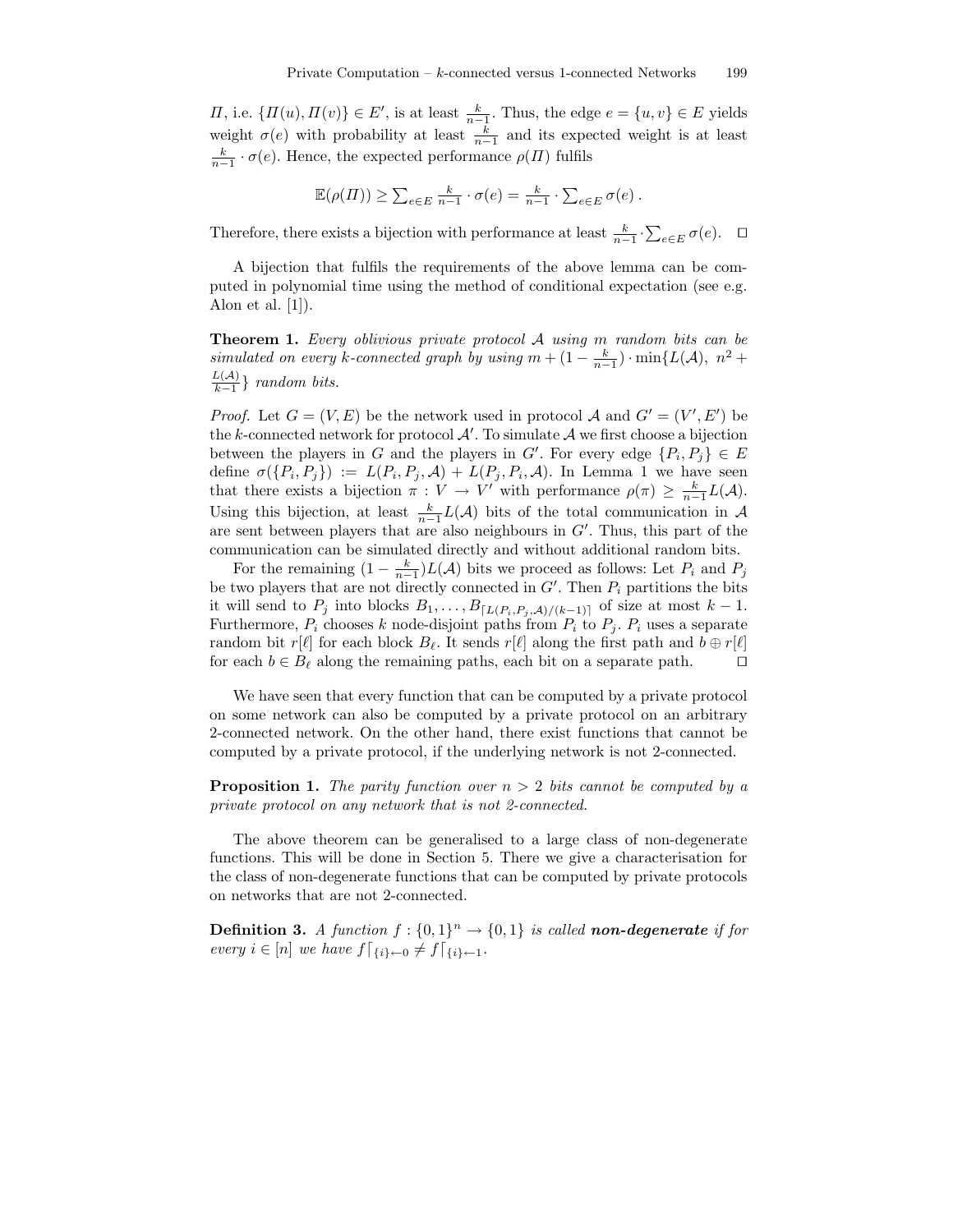In other words, a non-degenerate function depends on all of its input bits. It turns out that there are functions that can be computed by a private protocol, even if the underlying network is not 2-connected.

**Proposition 2.** There are non-degenerate functions that can be computed by a private protocol on networks that are not 2-connected.

Consider the following non-degenerate function  $f: \{0,1\}^{2n+1} \to \{0,1\}$ :

$$
f(z, x, y) := (z \wedge \bigwedge_{i=1}^{n} x[i]) \vee (\overline{z} \wedge \bigwedge_{i=1}^{n} y[i]) .
$$

Here, z is a single bit and both x and y are bit strings of length n. We construct a communication network G for f as follows: Let  $G_x$  and  $G_y$  be complete networks with *n* players each. Then connect another player  $P_z$  with all players in both  $G_x$  and  $G_y$ . Obviously, the obtained network is not 2-connected. Using a slight modification of the protocol presented by Kushilevitz et al. [18] one can compute the subfunctions

$$
f_x(z,x) := z \wedge \bigwedge_{i=1}^n x[i]
$$
 and  $f_y(z,y) := \overline{z} \wedge \bigwedge_{i=1}^n y[i]$ 

by a private protocol on the networks  $G_x$  with  $P_z$  and  $G_y$  with  $P_z$ , respectively. After the computation has been completed,  $P_z$  is the only player that knows the results of both subfunctions. Due to symmetry we consider the case that  $z = 1$ . Then  $f_y(z, y) = 0$  and therefore, since  $f_y$  has been computed by a private protocol,  $P_z$  does not learn anything about y. Furthermore,  $P_z$  does not learn anything about  $x$  what he has not already known before the computation started.

#### 4 Computing Parity on k-connected Networks

It is well known that the parity function of  $n$  bits can be computed on a cycle by using only one random bit. On the other hand, using our simulation discussed in Section 3 one gets an upper bound of  $n$  random bits for general 2-connected networks. The aim of this section is to close this gap. We present a private protocol for parity that uses  $\left\lceil \frac{n-2}{k-1} \right\rceil - 1$  random bits and show that there are kconnected networks on which parity cannot be computed with less than  $\lceil \frac{n-2}{k-1} \rceil - 1$ random bits.

**Lemma 2.** There exist k-connected networks with  $n \geq 2k$  players on which the parity function cannot be computed by a private protocol with less than  $\lceil \frac{n-2}{k-1} \rceil - 1$ random bits.

*Proof.* We consider the bipartite graph  $K_{k,n-k}$  (which is obviously k-connected) and show that every private protocol that computes the parity function on this network needs at least  $\left\lceil \frac{n-2}{k-1} \right\rceil - 1$  random bits. Let  $\{P_1, P_2, \ldots, P_k\}$  and  ${P_{k+1}, P_{k+2}, \ldots, P_n}$  be the two sets of nodes of  $K_{k,n-k}$ . Recall that for each  $i = 1, \ldots, k$  and  $j = k + 1, \ldots, n$  we have an edge  $\{P_i, P_j\}$  in  $K_{k,n-k}$  and that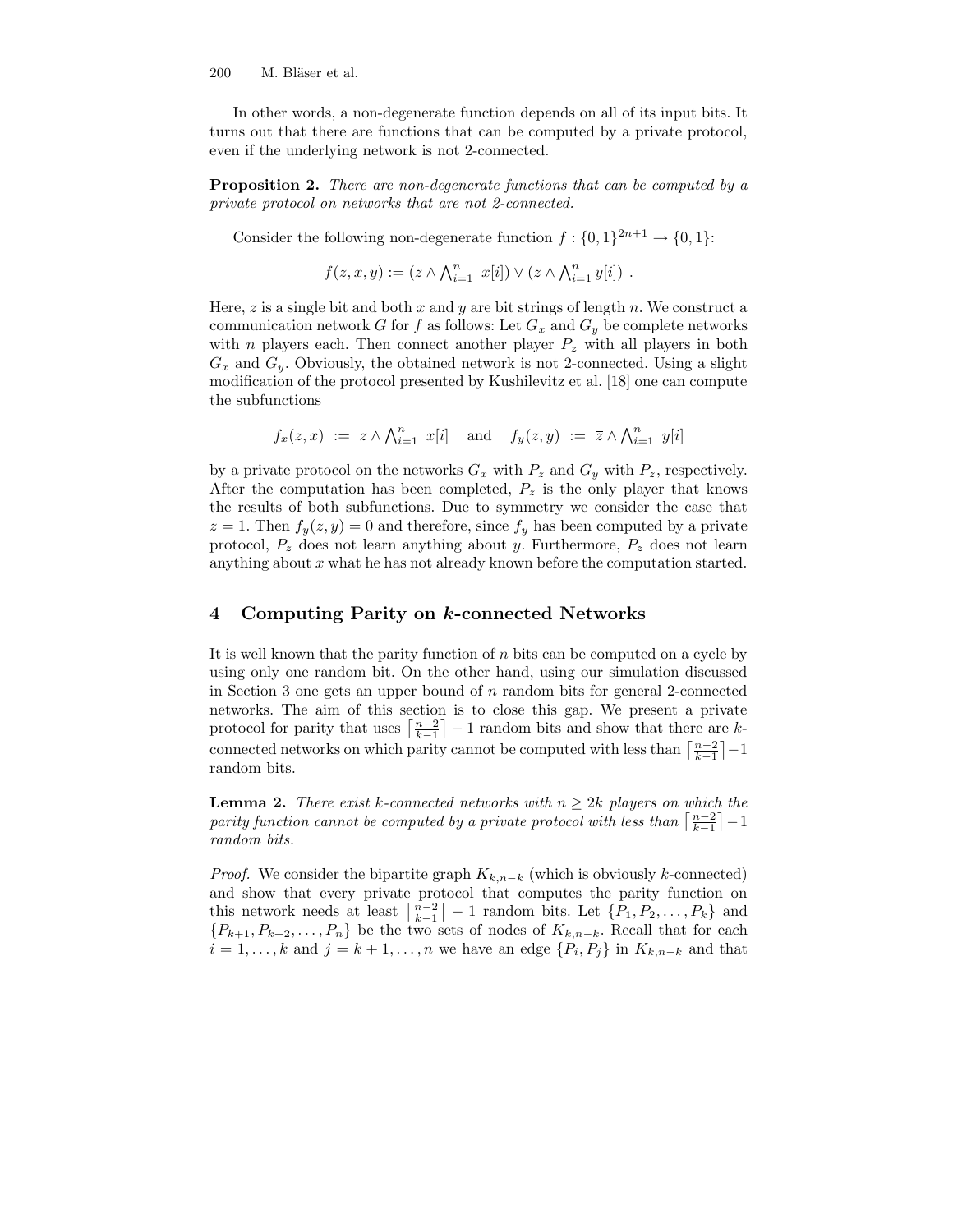there are no other edges. Now assume to the contrary that there exists a private protocol A on  $K_{k,n-k}$  using less than  $\left\lceil \frac{n-2}{k-1} \right\rceil - 1$  random bits.

Let  $R = (R_1, \ldots, R_n)$  be the contents  $R_1, \ldots, R_n$  of all random tapes. For a string  $x \in \{0,1\}^n$  and  $i \in [n]$ , let  $\mathcal{C}_i(x,R)$  be a full description of the communication received by  $P_i$  during the computation of  $A$  with  $R$  on the input  $x$ . Moreover, let

$$
\mathcal{C}(x) = \{ \langle c_1, c_2, \ldots, c_k \rangle \mid \exists R \, \forall i \in [k] \, c_i = \mathcal{C}_i(x, R) \}.
$$

We consider computations of  $A$  on inputs

$$
X = \{x \mid x[1] = x[2] = \ldots = x[k] = 0 \text{ and } \bigoplus_{i=1}^{n} x[i] = 0\}.
$$

Then for any  $x \in X$  and any communication  $c_1$  we define

 $\mathcal{C}(c_1, x) = \{ \langle c_2, \ldots, c_k \rangle \mid \langle c_1, c_2, \ldots, c_k \rangle \in \mathcal{C}(x) \}.$ 

From the fact that  $A$  is private it follows:

Claim.  $\exists c_1 \forall x \in X \quad \mathcal{C}(c_1, x) \neq \emptyset$ .

Indeed, because  $x$  is a valid input for the protocol  $A$ , there exists at least one tuple  $\langle c_1, \ldots, c_k \rangle$  in  $\mathcal{C}(x)$ . Hence, there exists at least one  $c_1$  with  $\mathcal{C}(c_1, x) \neq \emptyset$ . On the other hand, if for some  $y \in X$  the set  $\mathcal{C}(c_1, y)$  is empty then one can conclude that  $A$  is not private.

Note that  $|X| = 2^{n-k-1}$  and that for every  $x, y \in X$  and  $i \in [k]$  we have  $\bigcup_R C_i(x,R) = \bigcup_R C_i(y,R)$ . Furthermore, using a bound on the number of different communication strings from Kushilevitz and Rosén [19] it follows that  $|\bigcup_R \mathcal{C}_i(x,R)| < 2^{\frac{n-k-1}{k-1}}$ . Hence, we have  $|\bigcup_{x \in X} \mathcal{C}(c_1,x)| < 2^{n-k-1}$ , because A uses less than  $\frac{n-k-1}{k-1}$  random bits. Therefore, by the pigeon hole principle and the above claim we obtain

$$
\exists c_1, c_2, \ldots, c_k \exists x, y \in X \quad x \neq y \text{ and } \langle c_2, \ldots, c_k \rangle \in \mathcal{C}(c_1, x) \cap \mathcal{C}(c_1, y).
$$

This means that there are two different input string  $x, y \in X$  such that on both strings the players  $P_1, \ldots, P_k$  receive  $c_1, \ldots, c_k$ , respectively. Let i, with  $k + 1 \leq i \leq n$ , be a position where x and y differ, i.e.  $x[i] \neq y[i]$ . Let  $R =$  $\langle R_1, \ldots, R_n \rangle$  and  $R' = \langle R'_1, \ldots, R'_n \rangle$  be the contents of the random tapes such that  $c_i = C_i(x, R) = C_i(y, R')$  for all  $1 \le i \le k$ .

It is easy to see that during a computation of  $A$  with random string  $R'' =$  $\langle R_1, \ldots, R_{i-1}, R'_i, R_{i+1}, \ldots, R_n \rangle$  on the input  $x \lceil_{\{i\} \leftarrow y[i]}$  the players  $P_1, P_2, \ldots, P_k$ receive again communication strings  $c_1, c_2, \ldots, c_k$ , respectively. Hence, for this input they give the same result as for  $x - a$  contradiction.  $\square$ 

Now we show that this bound is best possible. To obtain a private protocol that computes the parity function with  $\left\lceil \frac{n-2}{k-1} \right\rceil - 1$  random bits we use the result from Egawa, Glas, and Locke [11] that every  $k$ -connected graph  $G$  with minimum degree at least d and with at least  $2d$  vertices has a cycle of length at least  $2d$ through any specified set of  $k$  vertices. From this result we get the following observations: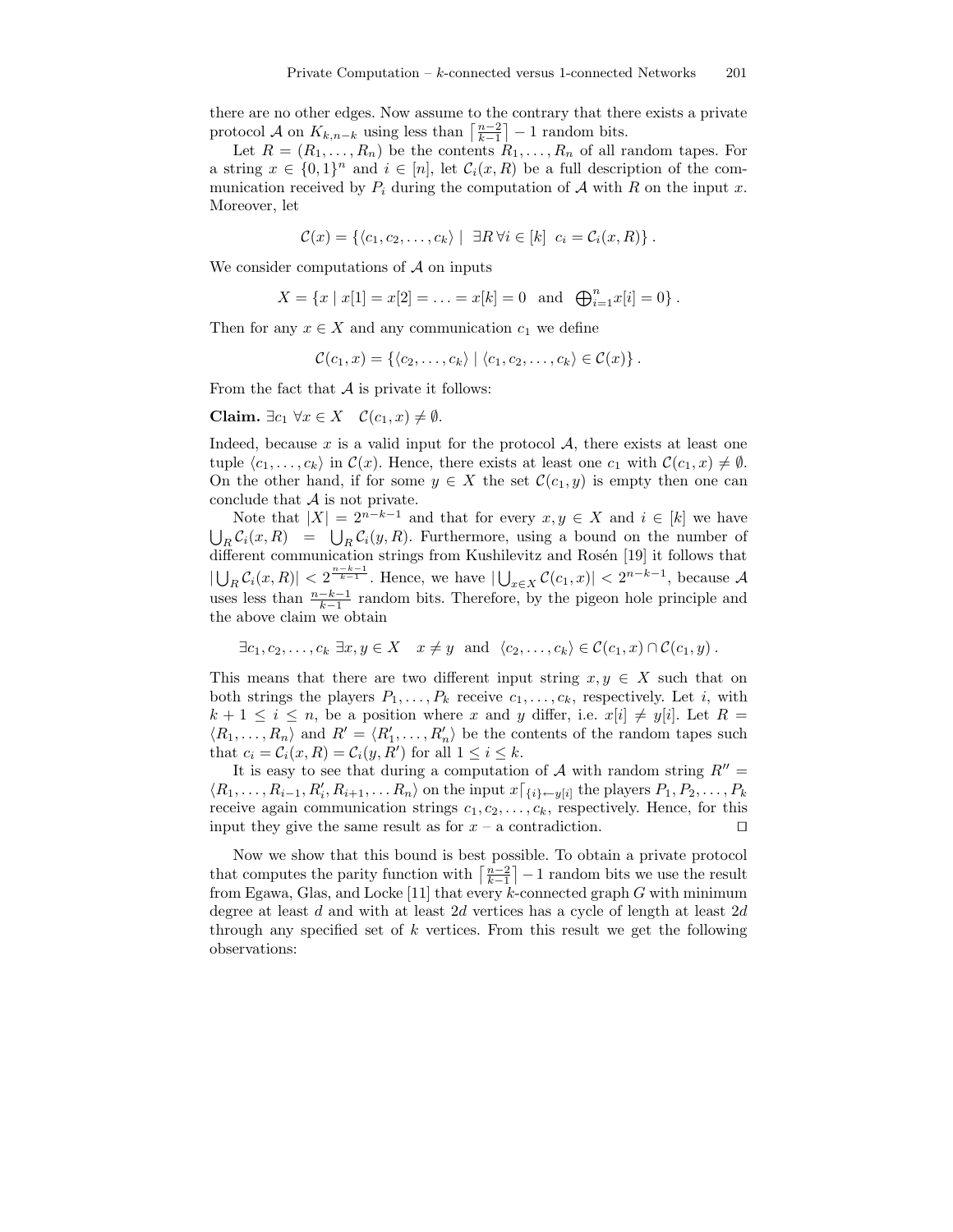**Proposition 3.** Let  $G = (V, E)$  be a k-connected graph with  $k \leq |V| - 1$ . Then for any subset  $V' \subseteq V$  with  $|V'| = k+1$  there exists a simple path containing all nodes in  $V'$ .

**Proposition 4.** Let  $G = (V, E)$  be a k-connected graph with  $k \leq |V|$ . Then for every subset  $V' \subseteq V$  with  $|V'| = k$  there exists a simple cycle containing all nodes in  $V'$ .

**Proposition 5.** Let  $G = (V, E)$  be a k-connected graph. Then G has a simple path of length at least  $\min\{2k+1, |V|\}.$ 

To compute the parity function by a private protocol on an arbitrary kconnected network G, we proceed as follows:

- 1. Mark all nodes in G red. Set  $z[i] := x[i]$  for each player  $P_i$ .
- 2. Choose a path in G of length  $2k+1$ . According to Proposition 5 such a path always exists. The first player  $P_i$  in the path generates a random bit r. Then  $P_i$  computes  $r \oplus z[i]$  and sends the result to the next player in the path. Finally,  $P_i$  sets  $z[i] := r$ .

Each internal player  $P_j$  on the path receives a bit b from its predecessor in the path, computes  $b \oplus z[j]$ , sends this bit to its successor, and changes its colour to black.

The last player  $P_\ell$  on the path receives a bit b from its predecessor and computes  $z[\ell] := z[\ell] \oplus b$ .

After this step  $2k - 1$  players have changed their colour.

3. We repeat the following step  $\lceil \frac{n-3k+1}{k-1} \rceil$  times.

Choose  $k+1$  red nodes and a path in G containing all these nodes. According to Proposition 3 such a path always exists. We can assume that the start and the end node of the path are among the  $k+1$  given players, hence both are red. Then the first player  $P_i$  on this path generates a random bit r, computes  $r \oplus z[i]$ , and sends the result to the next player in the path. Finally,  $P_i$  sets  $z[i] := r$ .

Each internal player of the path  $P_j$  receives a bit b from its predecessor in the path. If  $P_j$  is a black player, it sends b to its successor. If  $P_j$  is a red player, it computes  $b \oplus z[j]$ , sends this bit to its successor, and changes its colour to black.

The last player  $P_\ell$  on the path receives a bit b from its predecessor and computes  $z[\ell] := z[\ell] \oplus b$ .

After this step  $k-1$  players have changed their colour. Hence, after  $\lceil \frac{n-3k+1}{k-1} \rceil$ iterations of this step we have at least

$$
\left\lceil\tfrac{n-3k+1}{k-1}\right\rceil\cdot (k-1)+2k-1 ~\geq~ n-k
$$

black players. Thus, at most k are red.

4. Choose a cycle in G containing all red nodes. According to Proposition 4 such a cycle always exists. Let  $P_{i_0}$  be a red player. Then  $P_{i_0}$  generates a random bit r, computes  $r \oplus z[i_0]$ , and sends the result to the next player in the cycle.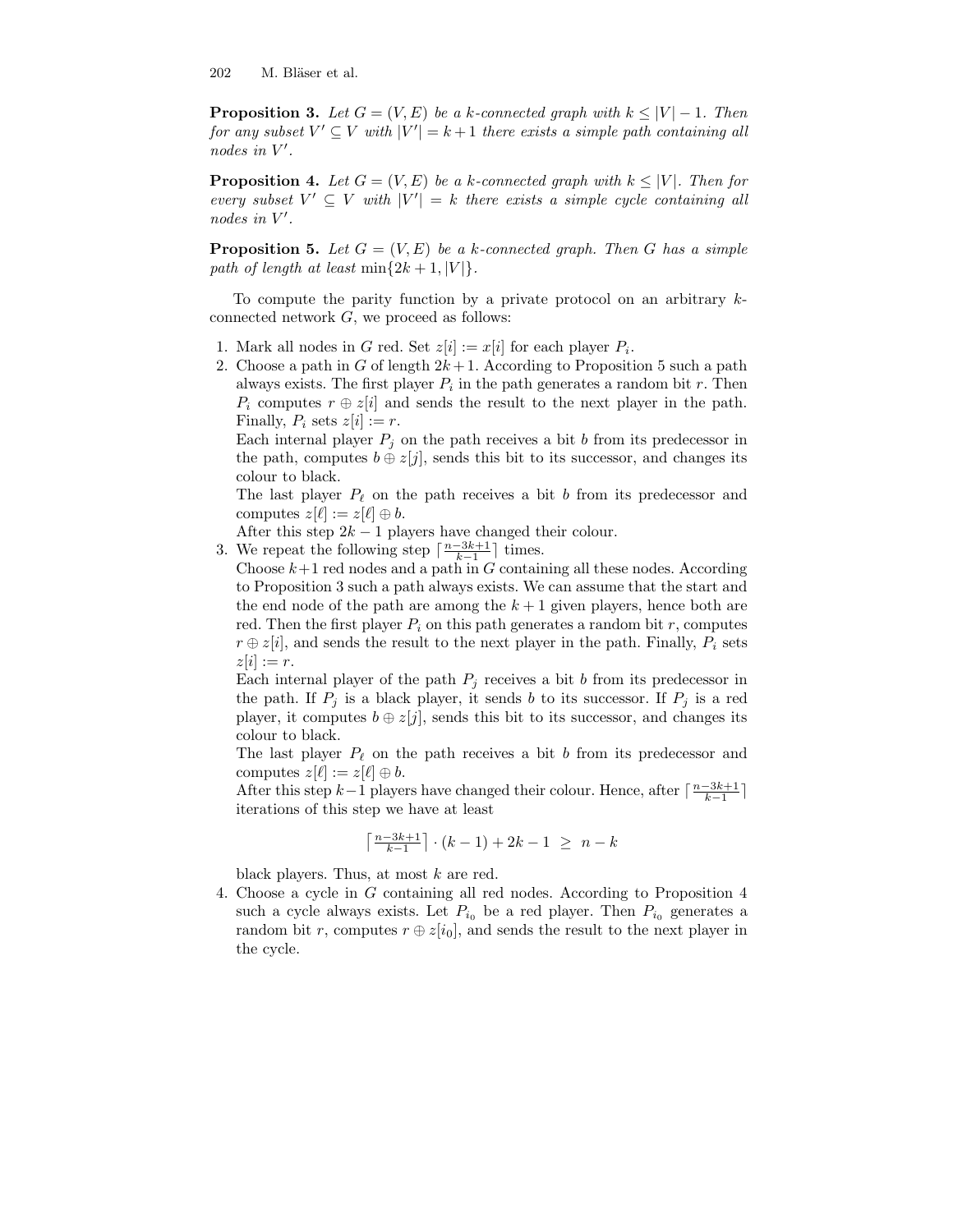Each other player  $P_i$  on the cycle receives a bit b from its predecessor. If  $P_i$ is a black player, it sends b to its successor. If  $P_j$  is a red player, it computes  $b \oplus z[j]$ , sends this bit to its successor, and changes its colour to black. If  $P_{i_0}$  receives a bit b, it computes  $b \oplus r$ . The result of this step is the result of the parity function.

Let us now count the number of random bits used in the protocol above. In the second and in the last step we use one random bit. In the third step we need  $\lceil \frac{n-3k+1}{k-1} \rceil$  random bits. Hence, the total number of random bits is

$$
\left\lceil\tfrac{n-3k+1}{k-1}\right\rceil+2 ~=~ \left\lceil\tfrac{n-2}{k-1}\right\rceil-1{\,}.
$$

It remains to show that the protocol is private and computes the parity function. The correctness follows from the fact that each input bit  $x[i]$  is stored by exactly one red player and each random bit is stored by either none or two players that are red after each step. By storing a bit b we mean that a player  $P_i$  knows a value  $z[i]$  that depends on b. Since  $P_{i_0}$  is the last red player, it knows the result of the parity function.

Every bit a player receives in the second and third step is masked by a separate random bit. Hence, none of these players can learn anything from these bits. The same holds for all players except for player  $P_{i_0}$  in the last step. So we have to analyse the bits sent and received by  $P_{i_0}$  more carefully. In the last step  $z[i_0]$  is either  $x[i_0]$ , a random bit, or the parity of a subset of input bits masked by a random bit. In neither case  $P_{i_0}$  can learn anything about the other input bits from the bit it receives and the value of  $z[i_0]$  except for what can be derived from the result of the function and  $x[i_0]$ .

**Theorem 2.** Let G be an arbitrary k-connected network. Then the parity function of n bits can be computed by a private protocol on G using at most  $\lceil \frac{n-2}{k-1} \rceil - 1$ random bits. Moreover, there exist k-connected networks for which this bound is best possible.

For 2-connected networks, we obtain the following corollary.

**Corollary 1.** Let G be an arbitrary 2-connected network of n players  $(n \geq 4)$ . Then the parity function over n bits can be computed by a private protocol on the network G using  $n-3$  random bits. Moreover, there exists 2-connected networks for which this bound is best possible.

### 5 Private Computation on Non-2-connected Networks

In Section 3 we have claimed that the parity function cannot be computed by a private protocol on a network that is not 2-connected. On the other hand, we have presented a non-degenerate function that can be computed on a non-2-connected network. In this section, we study this phenomenon to a greater extend.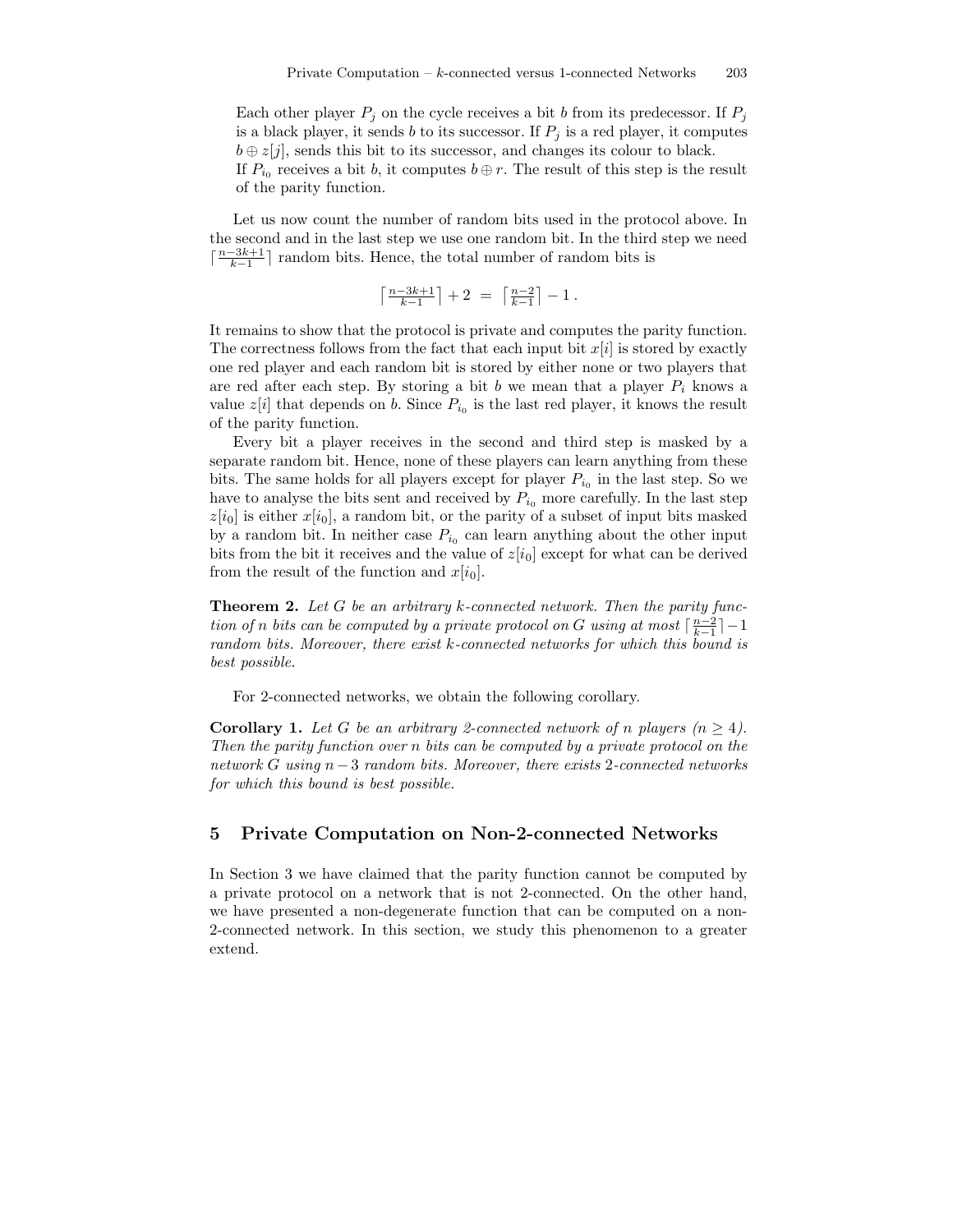Throughout this section  $f: \{0,1\}^n \to \{0,1\}$  denotes the function we want to compute. Furthermore,  $I_1, I_2, J_1, J_2$  denote both subsets of input positions and indices of players.

We say that a pair  $(J_1, J_2)$  of two disjoint subsets  $J_1, J_2 \subseteq [n]$  has the flip**property** if there exist an input  $x \in \{0,1\}^n$  and two strings  $\alpha \in \{0,1\}^{|J_1|}$  and  $\beta \in \{0,1\}^{|J_2|}$  with

$$
f(x[<_{J_1,J_2\leftarrow \alpha,\beta}) \neq f(x[<_{J_1,J_2\leftarrow \overline{\alpha},\beta}) = f(x[<_{J_1,J_2\leftarrow \alpha,\overline{\beta}}).
$$

We call the strings  $\alpha$  and  $\beta$  flip-witnesses for  $(J_1, J_2)$ .

**Lemma 3.** If a function  $f: \{0,1\}^n \to \{0,1\}$  is non-degenerate, then for every partition  $I_1, I_2 \subseteq [n]$  and every  $i \in I_1$  and  $j \in I_2$  we have: There exist subsets  $J_1 \subseteq I_1$  and  $J_2 \subseteq I_2$  with  $i \in J_1, j \in J_2$  such that  $(J_1, J_2)$  has the flip-property.

Loosely speaking, this lemma says that each non-degenerate function behaves on subsets of input positions in some sense like the parity function.

Proof. By contradiction, assume that the lemma does not hold for a particular partition  $I_1, I_2 \subseteq [n]$  and two indices  $i \in I_1$  and  $j \in I_2$ . From Def. 3 it follows that for every  $i \in I_1$  and  $j \in I_2$  there exist input strings  $y, z \in \{0, 1\}^n$  such that

$$
f(y|_{\{i\}\leftarrow 0}) \neq f(y|_{\{i\}\leftarrow 1})
$$
 and  $f(z|_{\{j\}\leftarrow 0}) \neq f(z|_{\{j\}\leftarrow 1})$ .

If the lemma does not hold, we can conclude that

$$
f(y|_{\{i\},\{j\}\leftarrow 0,0}) = f(y|_{\{i\},\{j\}\leftarrow 0,1}) \neq f(y|_{\{i\},\{j\}\leftarrow 1,0}) = f(y|_{\{i\},\{j\}\leftarrow 1,1}).
$$

Otherwise, at least one of the following cases holds:

- $-f(y|_{\{i\},\{j\}\leftarrow0,1}) \neq f(y|_{\{i\},\{j\}\leftarrow1,1})$  and  $f(y|_{\{i\},\{j\}\leftarrow0,1}) = f(y|_{\{i\},\{j\}\leftarrow1,0}).$ Choosing  $J_1 = \{i\}, J_2 = \{j\}, \text{ and } \alpha = \beta = 1 \text{ satisfies the claim of the }$ lemma.
- $-f(y|_{\{i\},\{j\}\leftarrow0,0}) \neq f(y|_{\{i\},\{j\}\leftarrow0,1})$  and  $f(y|_{\{i\},\{j\}\leftarrow0,0}) = f(y|_{\{i\},\{j\}\leftarrow1,1})$ Choosing  $J_1 = \{i\}, J_2 = \{j\}, \alpha = 0 \text{ and } \beta = 1 \text{ satisfies the claim of the }$ lemma.

Analogously, one can show that

$$
f(z|_{\{i\},\{j\}\leftarrow 0,0}) = f(z|_{\{i\},\{j\}\leftarrow 1,0}) \neq f(z|_{\{i\},\{j\}\leftarrow 0,1}) = f(z|_{\{i\},\{j\}\leftarrow 1,1}).
$$

W.l.o.g. assume that  $y[i] \neq z[i]$  and  $y[j] \neq z[j]$ . If  $f(y) = f(z)$ , we flip the bits  $y[j]$  and  $z[j]$ . Since  $f(y)$  does not depend on  $y[j]$ , we have  $f(y) \neq f(z)$ . We choose

$$
Y_1 := \{ k \in I_1 | y[k] \neq z[k] \}
$$
 and  $Y_2 := \{ k \in I_2 | y[k] \neq z[k] \}$ .

Let  $Y_1 := \{i_1, \ldots, i_{|Y_1|}\}$  with  $i_1 < i_1 < \cdots < i_{|Y_1|}$  and  $Y_2 := \{j_1, \ldots, j_{|Y_2|}\}$  with  $j_1 < j_1 < \cdots < j_{|Y_2|}$ . Define  $\rho \in \{0,1\}^{|Y_1|}$  and  $\sigma \in \{0,1\}^{|Y_2|}$  such that

$$
\forall \ell \in [1, |Y_1|] : \rho[\ell] := y[i_\ell] \quad \text{and} \quad \forall \ell \in [1, |Y_2|] : \sigma[\ell] := y[i_\ell].
$$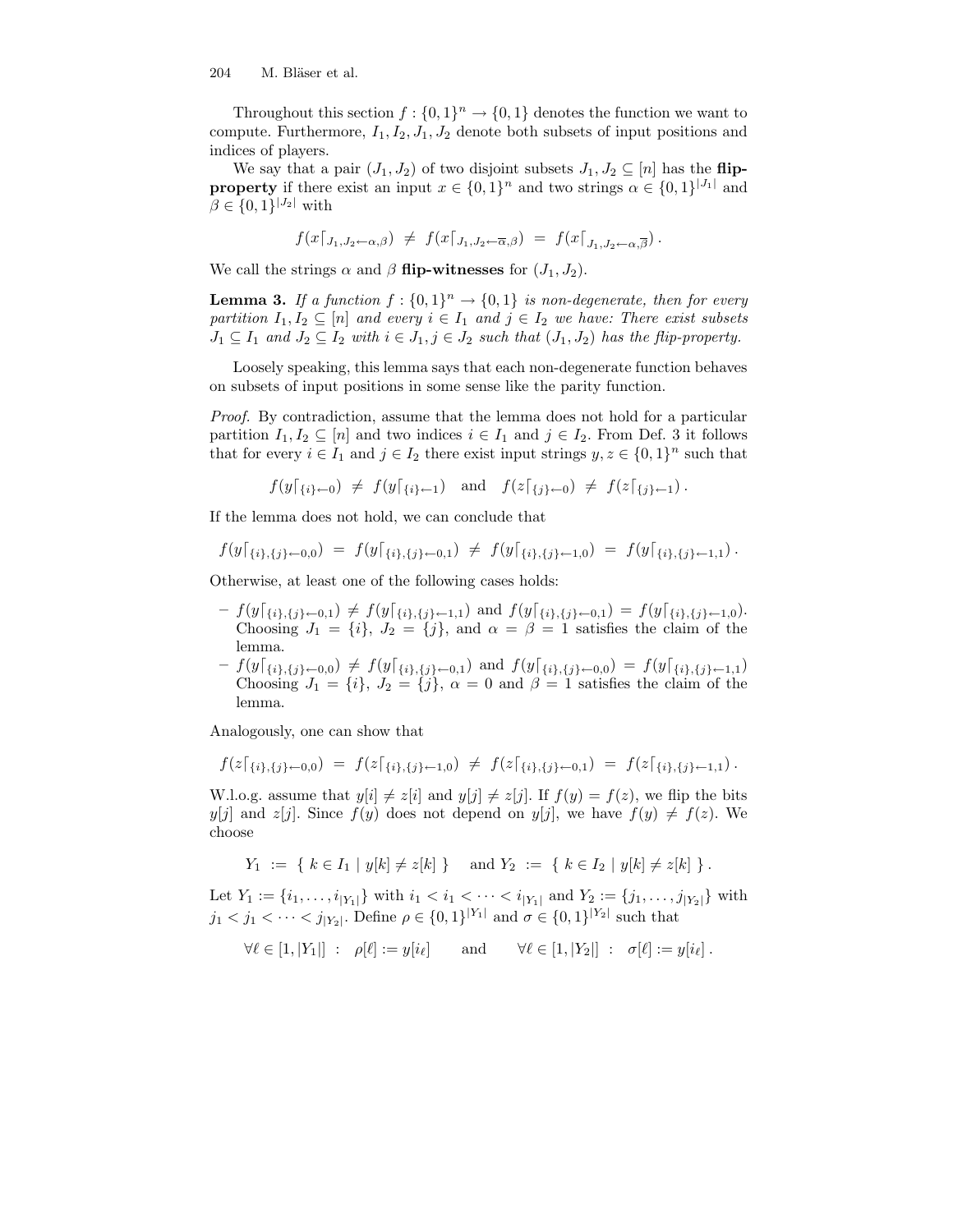Note that  $y|_{Y_1,Y_2\leftarrow\overline{\rho},\overline{\sigma}}$  = z.

Recall that  $f(y) \neq f(z)$ . To prove the claim we have to distinguish between the following three cases:  $f(y) \neq f(y|_{Y_2 \leftarrow \overline{\sigma}}) = f(z), f(y) = f(y|_{Y_1 \leftarrow \overline{\rho}}) \neq f(z),$ and  $f(y) \neq f(y|_{Y_1 \leftarrow \overline{\rho}}) = f(z)$ . The last case can be reduced to the first case by exchanging  $y$  and  $z$  with each other.

1. If  $f(y) \neq f(y|_{Y_2 \leftarrow \overline{\sigma}}) = f(z)$ , we choose

 $\alpha := y[i], \quad \beta := \sigma, \quad J_1 := \{i\}, \quad J_2 := Y_2, \quad \text{and} \quad x := y$ .

From the definition of non-degenerate functions and the observation above we conclude that

$$
y = x \lceil_{J_1, J_2 \leftarrow \alpha, \beta} \text{ and } J_1 = \{i\} \Longrightarrow f(x \lceil_{J_1, J_2 \leftarrow \alpha, \beta}) \neq f(x \lceil_{J_1, J_2 \leftarrow \overline{\alpha}, \beta}) ,
$$
  

$$
y \lceil_{J_2 \leftarrow \overline{\sigma}} = x \lceil_{J_1, J_2 \leftarrow \alpha, \overline{\beta}} \Longrightarrow f(x \lceil_{J_1, J_2 \leftarrow \alpha, \beta}) \neq f(x \lceil_{J_1, J_2 \leftarrow \alpha, \overline{\beta}}).
$$

2. If  $f(y) = f(y|_{Y_2 \leftarrow \overline{\sigma}}) = f(z|_{Y_1 \leftarrow \rho}) \neq f(z)$  then we choose

$$
\alpha := \overline{\rho}, \quad \beta := z[j], \quad J_1 := Y_1, \quad J_2 := \{j\}, \quad \text{and} \quad x := z.
$$

It follows

$$
z = x \lceil_{J_1, J_2 \leftarrow \alpha, \beta} \text{ and } J_2 = \{j\} \Longrightarrow f(x \lceil_{J_1, J_2 \leftarrow \alpha, \beta}) \neq f(x \lceil_{J_1, J_2 \leftarrow \alpha, \overline{\beta}}),
$$
  

$$
z \lceil_{J_1 \leftarrow \rho} = x \lceil_{J_1, J_2 \leftarrow \overline{\alpha}, \beta} \Longrightarrow f(x \lceil_{J_1, J_2 \leftarrow \alpha, \beta}) \neq f(x \lceil_{J_1, J_2 \leftarrow \overline{\alpha}, \overline{\beta}}).
$$

Hence, we can always find subsets  $J_1 \subseteq I_1$  and  $J_2 \subseteq I_2$  fulfilling the claim – a contradiction.  $\Box$ 

For a given subset  $I_1$  of input positions define the **flip-witness-set** for  $I_1$ 

f-set
$$
(I_1)
$$
 := { $(\alpha, J_1) | J_1 \subseteq I_1, \alpha \in \{0, 1\}^{|J_1|}$   
and there exists  $J_2 \subseteq [n] \setminus I_1, \beta \in \{0, 1\}^{|J_2|}$   
such that  $\alpha, \beta$  are flip-witnesses for  $J_1, J_2$ .

A set  $I_1$  is **dominated** by an input position  $k \in I_1$  if the following holds: For each pair of subsets  $J_1 \subseteq I_1$  and  $J_2 \subseteq [n] \setminus I_1$ , such that  $(J_1, J_2)$  fulfils the flip-property, we have  $k \in J_1$ . A function is  $\ell$ **-dominated** if there exists a set  $I_1 \subseteq [n]$  of size  $\ell$  that is dominated by some  $k \in I_1$ . A function f is called **dominated** if there exists  $\ell > 1$  such that f is  $\ell$ -dominated. Otherwise, f is called non-dominated.

**Theorem 3.** Let f be a non-degenerate function and G be a network that can be separated into two networks  $G_1$  and  $G_2$  of size  $n_1$  and  $n_2$ , respectively, by removing one bridge node from G. If f can be computed by a private protocol on G, then f is  $(n_1 + 1)$ - or  $(n_2 + 1)$ -dominated.

Theorem 3 follows directly from Lemma 3 and the lemma below. Recall that for all  $i \in [n]$  player  $P_i$  initially knows  $x[i]$ . Hence, we can obtain every possible allocation of players and input bits by permuting the enumeration of the players.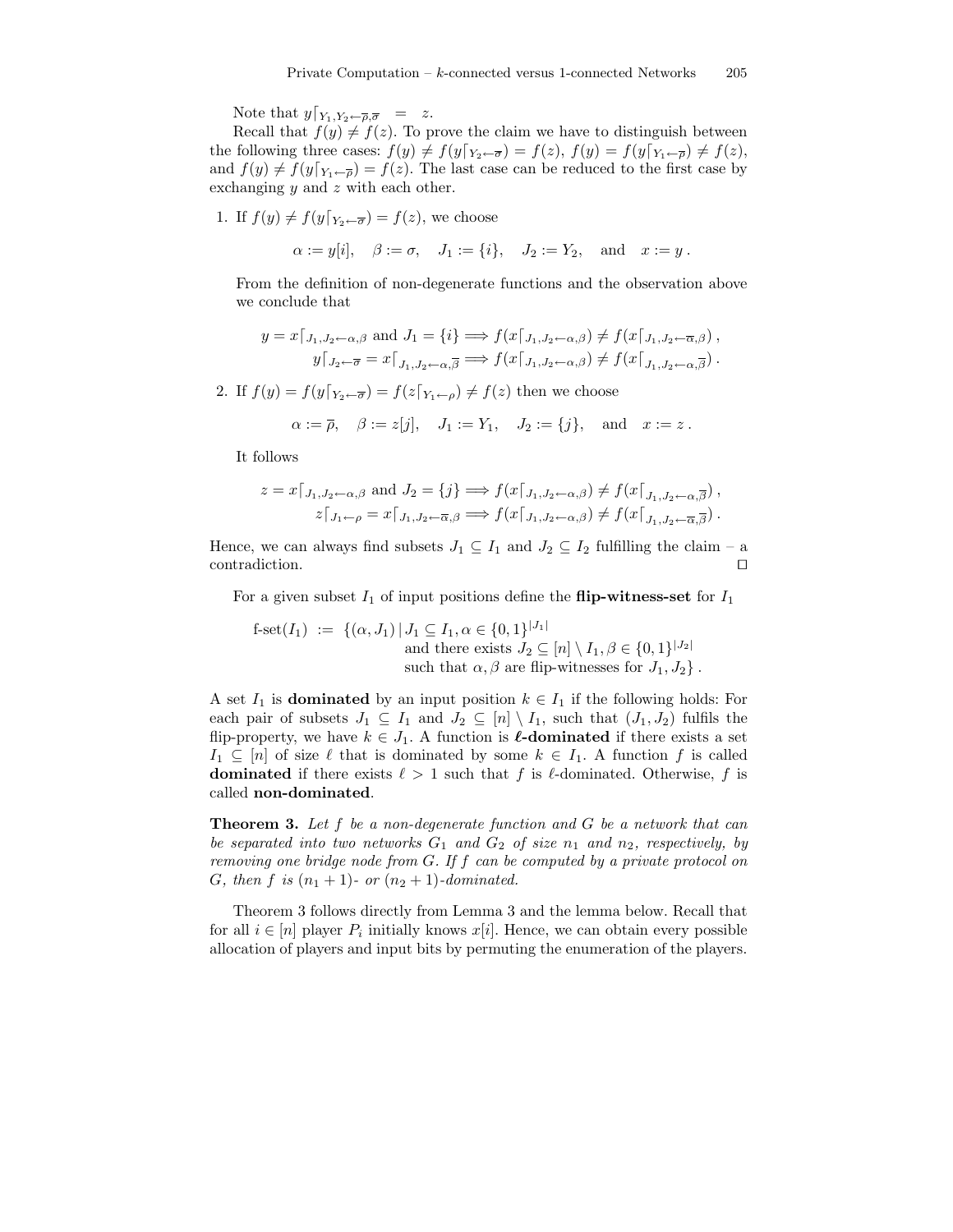**Lemma 4 (Fooling private protocols).** Let G be a network with n nodes. Assume that there exist  $I_1, I_2 \subseteq [n]$  and  $k \in [n]$ , such that the following conditions hold:

1.  $I_1, I_2 \neq \emptyset$  and  $k \notin I_1 \cup I_2$ ,  $I_1 \cap I_2 = \emptyset$ , 2. for every path  $W_{i,j}$  from  $P_i$  to  $P_j$ , with  $i \in I_1$  and  $j \in I_2$ ,  $P_k \in W_{i,j}$ , and 3.  $(I_1, I_2)$  has the flip-property.

Then f cannot be computed on G by a private protocol.

*Proof.* Assume that there exists such a protocol. Let  $M_i^t$  be a message sent by player  $P_i$  in round t and  $T(A)$  be the maximum number of rounds of A for all inputs of length n and all random tapes. Obviously  $M_i^t$  is a function of the input string z and the random tapes R. Player  $P_i$  receives in round  $t \leq T(A)$  the messages

$$
C_i^t(z, R) := M_{i_1}^t(z, R), \ldots, M_{i_s}^t(z, R) ,
$$

where  $P_{i_1}, \ldots, P_{i_s}$  are all the players incident to player  $P_i$ . We denote the sequence  $C_i^1(z, R), C_i^2(z, R), \ldots, C_i^{T(A)}(z, R)$  by  $C_i(z, R)$ .

Now let  $k, I_1, I_2$  fulfil conditions 1, 2, and 3 of the lemma and choose  $x, \alpha$ , and  $\beta$  such that

$$
f(x\lceil_{I_1,I_2\leftarrow \alpha,\beta}) \neq f(x\lceil_{I_1,I_2\leftarrow \alpha,\overline{\beta}}) = f(x\lceil_{I_1,I_2\leftarrow \overline{\alpha},\beta}).
$$

Keep R fixed. Then consider  $C_k(x|_{I_1,I_2\leftarrow \alpha,\overline{\beta}},R)$ , which is the sequence of messages received by the player k during the computation on  $x|_{I_1, I_2 \leftarrow \alpha, \overline{\beta}}$  with random bits R. Since the protocol is private and  $k \notin I_1 \cup I_2$ , there exists  $R' = (R'_1, \ldots, R'_n)$ , with  $R_k = R'_k$ , such that

$$
C_k(x\lceil_{I_1, I_2 \leftarrow \overline{\alpha}, \beta}, R') = C_k(x\lceil_{I_1, I_2 \leftarrow \alpha, \overline{\beta}}, R). \tag{1}
$$

Let  $Y := \{ \ell \mid \text{there is a path } W_{\ell,i} \text{ from } \ell \text{ to a node } i \in I_1 \text{ with } k \notin W_{\ell,i} \}.$ 

Obviously we have  $I_1 \subseteq Y$  and  $I_2 \cap Y = \emptyset$ . Now let  $R'' = (R''_1, \ldots, R''_n)$  be a content of random tapes defined as follows: for every  $\ell \in Y$  let  $R''_{\ell} := R_{\ell}$  and for every  $j \in [n] \setminus Y$  let  $R''_j := R'_j$ . Note that  $R''_k = R'_k = R_k$ . From Equation (1) it follows that on input  $x|_{I_1,I_2\leftarrow \alpha,\beta}$  and with random tapes  $R''$  the protocol generates the following messages for every player  $i \in [n]$  and every  $t \ge 1$ 

$$
M_i^t(x\lceil_{I_1,I_2\leftarrow \alpha,\beta},R'') = \begin{cases} M_i^t(x\lceil_{I_1,I_2\leftarrow \alpha,\overline{\beta}},R) & \text{if } i \in Y, \\ M_i^t(x\lceil_{I_1,I_2\leftarrow \overline{\alpha},\beta},R') & \text{if } i \in [n] \setminus Y. \end{cases}
$$

Hence, given the input string  $x|_{I_1,I_2\leftarrow \alpha,\beta}$  the protocol computes the same value as on the input string  $x|_{I_1, I_2 \leftarrow \overline{\alpha}, \beta}$  and  $x|_{I_1, I_2 \leftarrow \alpha, \overline{\beta}}$  – a contradiction.

Corollary 2. A non-dominated non-degenerate function cannot be computed by a private protocol on a network that is not 2-connected.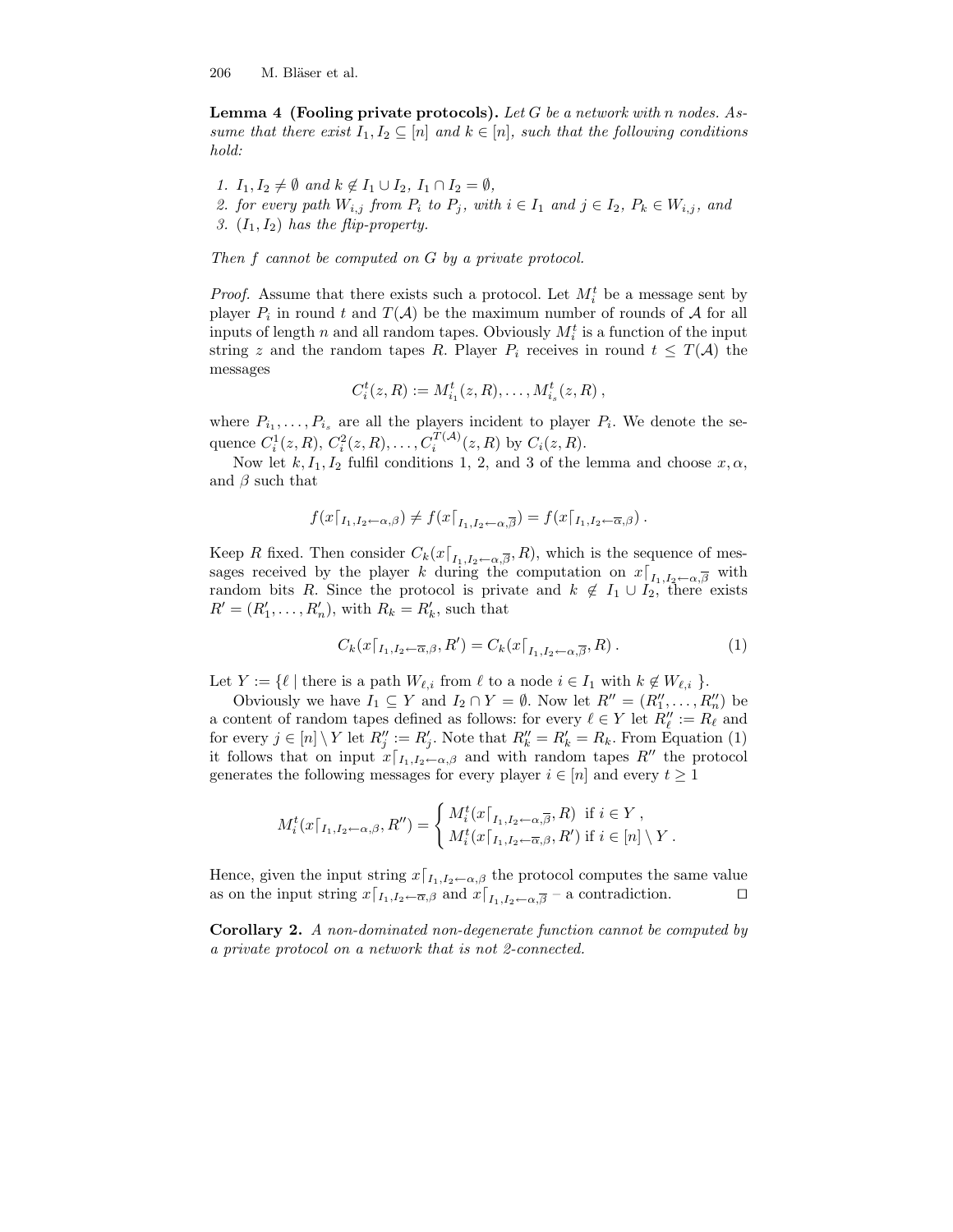Examples of non-dominated non-degenerate functions are the parity function, the or function, and the majority function. Hence, these functions cannot be computed by private protocols on networks that are not 2-connected.

In the remainder of this section, we show that for every dominated function f there is a non-2-connected network on which  $f$  can be computed by a private protocol.

The following three lemmas can be proved similar to Lemma 3.

**Lemma 5.** Assume that a set  $I_1$  with  $|I_1| \geq 2$  is dominated by an input position  $k \in I_1$ . Then every pair  $(a, J_1) \in f\text{-}set(I_1)$  assigns the same value to  $x[k]$ .

For  $c \in \{0,1\}$ , we call a set  $I_1$  (k, c)-dominated if  $I_1$  is dominated by k and for each pair  $(\alpha, J_1) \in \text{f-set}(I_1)$ ,  $\alpha$  assigns c to  $x[k]$ .

**Lemma 6.** Assume that a set  $I_1$  with  $|I_1| \geq 2$  is  $(k, c)$ -dominated with  $k \in I_1$ for some  $c \in \{0,1\}$ . Then for every  $\alpha \in \{0,1\}^{|I_1|}$  with  $\alpha[k] \neq c$ , for every  $w \in \{0,1\}^n$ ,  $J_2 \subseteq [n] \setminus I_1$ , and  $\beta \in \{0,1\}^{|J_2|}$  we have

$$
f(w|_{I_1,J_2\leftarrow \alpha,\beta}) = f(w|_{I_1,J_2\leftarrow \alpha,\overline{\beta}}).
$$

By the previous lemma, we can conclude that for each set  $I_1$  with  $|I_1| \geq 2$ that is  $(k, c)$ -dominated with  $k \in I_1$  there exists a function  $f_1: \{0,1\}^{|I_1|} \to \{0,1\}$ such that

$$
f(x) = ((x[k] = c) \land f(x)) \lor ((x[k] \neq c) \land f_1(x[I_1]))
$$

This reduces the set of interesting variables to  $I_1$  if  $x[k] \neq c$ . Let us now focus on input strings with  $x[k] = c$ .

**Lemma 7.** Assume that a set  $I_1$  with  $|I_1| \geq 2$  is  $(k, c)$ -dominated with  $k \in I_1$ for some  $c \in \{0, 1\}$ . Then for every pair  $w_1, w_2 \in \{0, 1\}^n$  with  $w_1[k] = w_2[k] = c$ and  $w_1[i] = w_2[i]$  for all  $i \in [n] \setminus I_1$  we have  $f(w_1) = f(w_2)$ .

Thus, we can conclude that for each set  $I_1$  with  $|I_1| \geq 2$  that is  $(k, c)$ dominated with  $k \in I_1$ , there exists a function  $f_2: \{0,1\}^{|I_2|} \to \{0,1\}$  such that  $f(x) = (x[k] \neq c) \land f_2(x[I_2])) \lor ((x[k] = c) \land f_1(x[I_1]))$ . Summarising the above three lemmas we get the following result.

**Theorem 4.** Assume that a set  $I_1$  with  $|I_1| \geq 2$  is  $(k, c)$ -dominated with  $k \in$  $I_1$  for some  $c \in \{0,1\}$ . Let  $I_2 = [n] \setminus I_1$ . Then there are two functions  $f_1$  :  $\{0,1\}^{|I_1|} \rightarrow \{0,1\}$  and  $f_2: \{0,1\}^{|I_2|} \rightarrow \{0,1\}$  such that

$$
f(x) = ((x[k] = c) \land f_1(x[I_1])) \lor ((x[k] \neq c) \land f_2(x[I_2]))
$$

Note, that  $k$ ,  $I_1$ , and  $I_2$  are uniquely determined by the function  $f$ . Hence, every dominated function can be described by an if-then-else construction, i.e. it is of the form if  $x[k] = c$  then  $f_1(x[I_1])$  else  $f_2(x[I_2])$ .

Theorem 4 immediately implies that dominated functions can be computed on networks that are not 2-connected.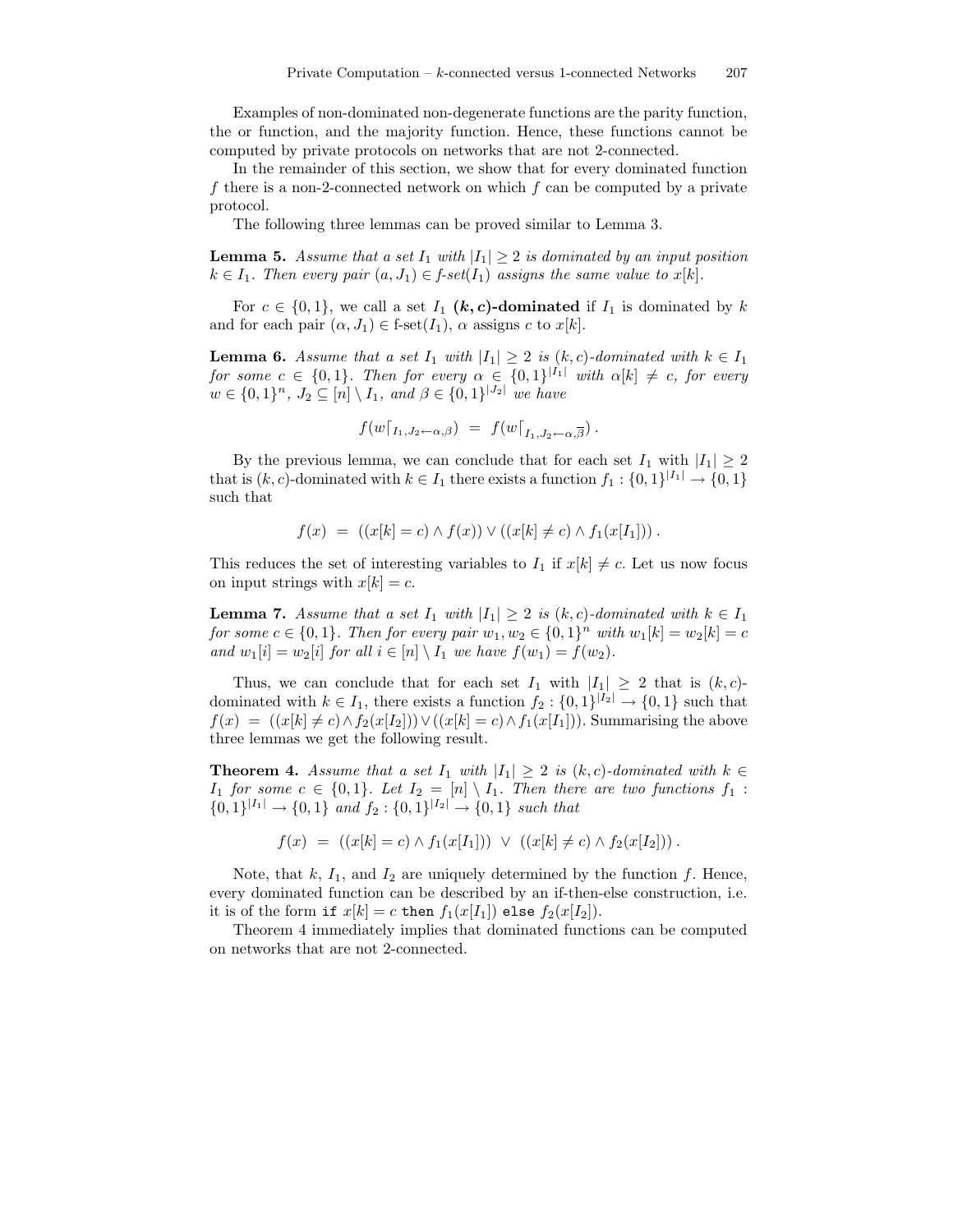**Theorem 5.** If f is  $\ell$ -dominated with  $\ell > 1$ , then f can be computed by a private protocol on a network that consists of two 2-connected components with one node in common. One of the components has size  $\ell$  and the other one size  $n - \ell + 1$ .

Corollary 3. Assume that f is a dominated function. Then there are non-2 connected networks on which f can be computed by a private protocol.

Theorem 5 can be generalised to the case where we allow teams of players to work together. Assume that all members of a team belong to the component that computes, say,  $f_1$ . Then f is t-private if  $f_1$  is t-private. If the members are distributed among both components, then this virtually decreases the team sizes for both components. f is t-private if both  $f_1$  and  $f_2$  are t-private.

## 6 Conclusions and Open Problems

We have investigated the relation between the connectivity of networks and the possibility of computing functions by private protocols on these networks. Special emphasis has been put on the amount of randomness needed.

We have presented a general simulation technique which allows us to transfer every oblivious private protocol on an arbitrary network into an oblivious private protocol on a given k-connected network of the same size, where  $k \geq 2$ . The new protocol needs  $\left(1 - \frac{k}{n-1}\right) \cdot \min\left\{L, n^2 + \frac{L}{k-1}\right\}$  random bits more than the original protocol, where L is the total amount of bits sent in the original protocol. The obvious open question here is either to further reduce the number of extra random bits or to prove general lower bounds.

The parity function can be computed on a cycle using only one random bit and only one message per link. Thus,  $1 + n - \frac{kn}{n-1}$  random bits are sufficient to compute the parity function on an arbitrary k-connected graph by a private protocol using our simulation. We have strengthened this bound by showing that on every k-connected graph, parity can be computed by an oblivious private protocol using at most  $\left\lceil \frac{n-2}{k-1} \right\rceil - 1$  random bits. Furthermore, there exist k-connected networks for which this bound is sharp. The latter bound even holds for nonoblivious protocols.

While every Boolean function can be computed on a 2-connected network by a private protocol, this is no longer true for 1-connected networks. Starting from this observation, we have completely characterized the functions that can be computed by a private protocol on 1-connected networks.

Our simulation results focus on the extra amount of randomness needed. It would also be interesting to bound the number of rounds of the simulation in terms of the number of rounds of the original protocol and, say, the diameter of the new network.

#### Acknowledgement

We thank Adi Rosén for valuable discussions and hints to literature.